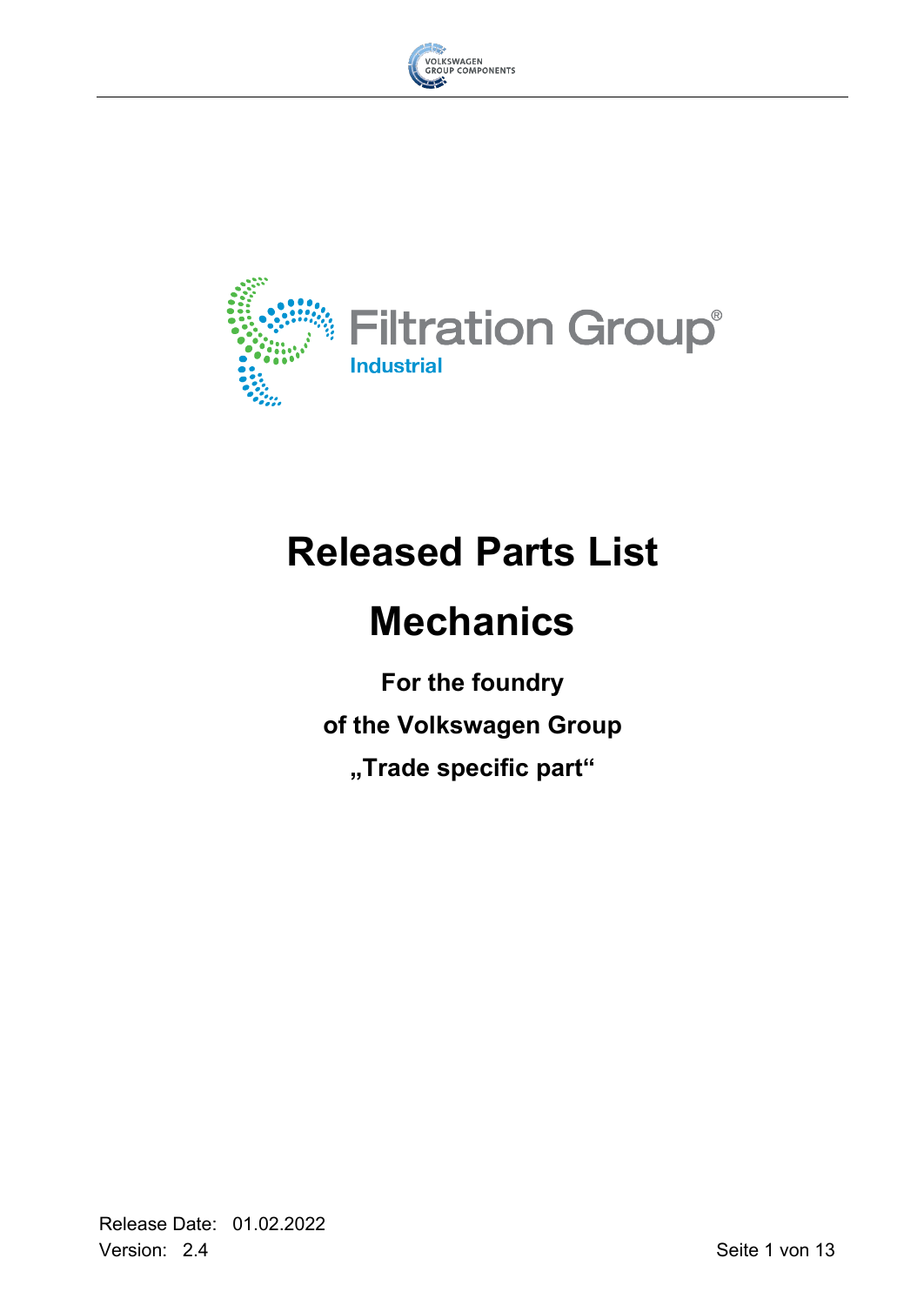

# <span id="page-1-0"></span>**1 Change journal**

| <b>Version</b> | <b>Date</b> | Change                                                                                                                                                                             | Page       |
|----------------|-------------|------------------------------------------------------------------------------------------------------------------------------------------------------------------------------------|------------|
| 1.8            | 01.01.2016  | Mechanical specifications revised (Version 1.8)<br>Adaption of the list of released parts for low<br>flammable fluids. (HFC) will be handled separate-<br>ly.                      | all        |
| 1.8            | 04.02.2016  | Exchange of the MAHLE logo and adaption of the<br>document links because of the new MAHLE<br>homepage www.mahle.com                                                                | all        |
| 1.8            | 16.03.2016  | Translation                                                                                                                                                                        | all        |
| 1.9            | 08.02.2017  | Adaption of the Released Parts List Foundry<br>Name change of MAHLE Industriefiltration to<br>Filtration Group. New Logo of Filtration Group.<br>Contact persons have been updated | 1, 2, 4, 5 |
| 2.0            | 01.01.2018  | Mechanical specifications revised (Version 2.0)                                                                                                                                    | all        |
| 2.1            | 01.01.2019  | Mechanical specifications revised (Version 2.1)<br>Contact persons updated                                                                                                         | all        |
| 2.3            | 25.11.2021  | Mechanical specifications revised (Version 2.3)<br>Contact persons updated, links updated, product<br>pictures and design updated                                                  | all        |
| 2.4            | 01.02.2022  | Mechanical specifications revised (Version 2.4)<br>Remove products, which were removed from our<br>product portfolio                                                               | all        |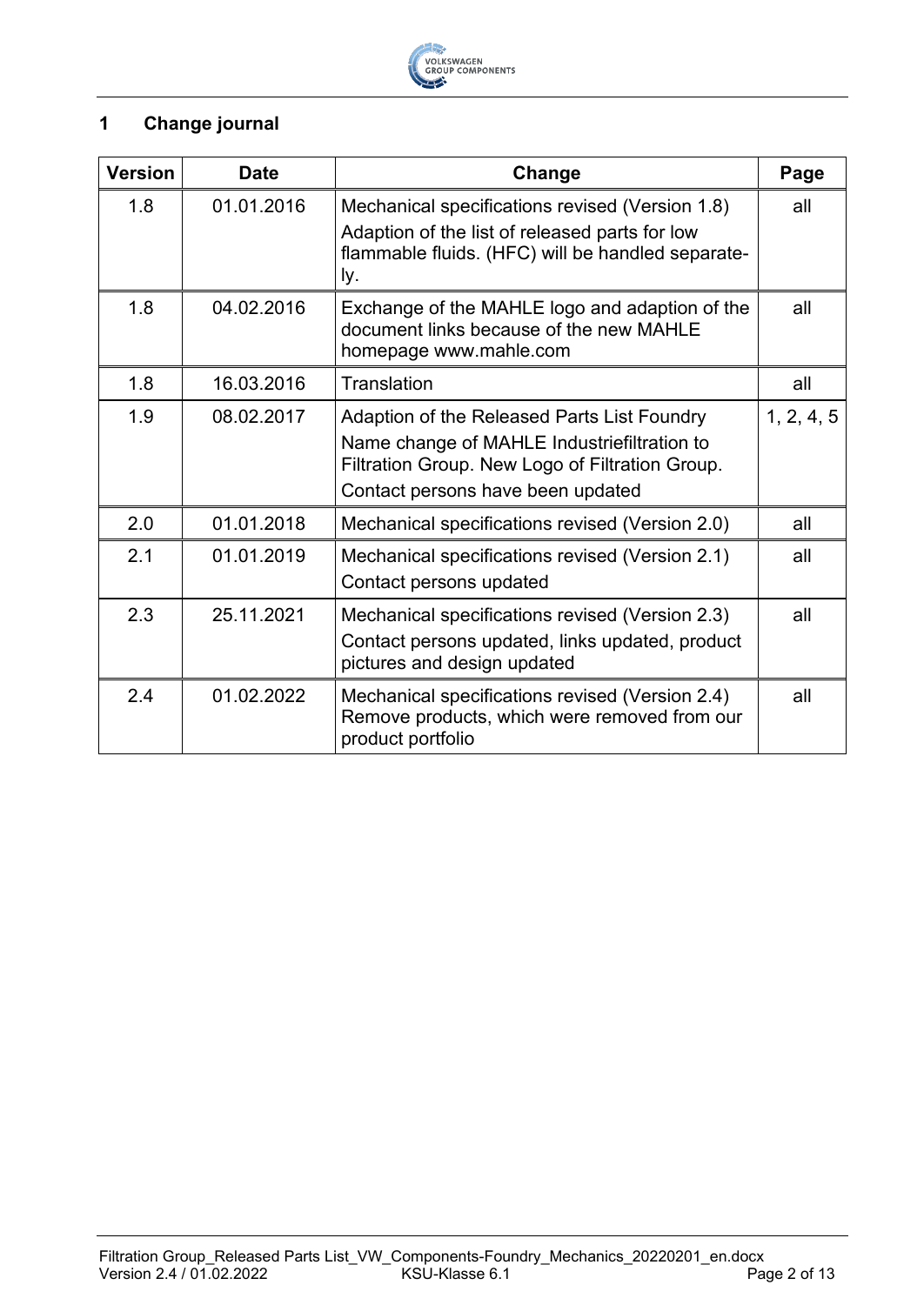

# **Table of contents**

| 1            | Change journal                                                                           | $\mathbf{2}$ |
|--------------|------------------------------------------------------------------------------------------|--------------|
| $\mathbf{2}$ | <b>Contact partner</b>                                                                   | 4            |
| 3            | <b>Notes</b>                                                                             | 6            |
| 3.1          | Hydraulic filter for low flammable liquids                                               | 6            |
| 4            | <b>Overview</b>                                                                          | 7            |
| 4.1          | <b>Hydraulic filters for low flammable liquids</b>                                       | 7            |
| 4.1.1        | Return-line filter line installation as simplex filter according to DIN 24550            | 7            |
| 4.1.2        | Tank-Top Return-line as simplex filter according to DIN 24550                            | 8            |
| 4.1.3        | Pressure filter line installation as simplex filter according to DIN 24550               | 10           |
| 4.1.4        | Bypass filter line installation as simplex filter with filter elements acc. to DIN 24550 | 12           |
| 4.1.5        | Air Breather filter according to DIN 24557 with filling protection                       | 12           |
| 4.1.6        | <b>Filling Filter</b>                                                                    | 12           |
| 5            | <b>Data sheets</b>                                                                       | 13           |
| 5.1          | Data sheets filter elements according to DIN 24550                                       | 13           |
| 5.2          | Data sheets maintenance indicators                                                       | 13           |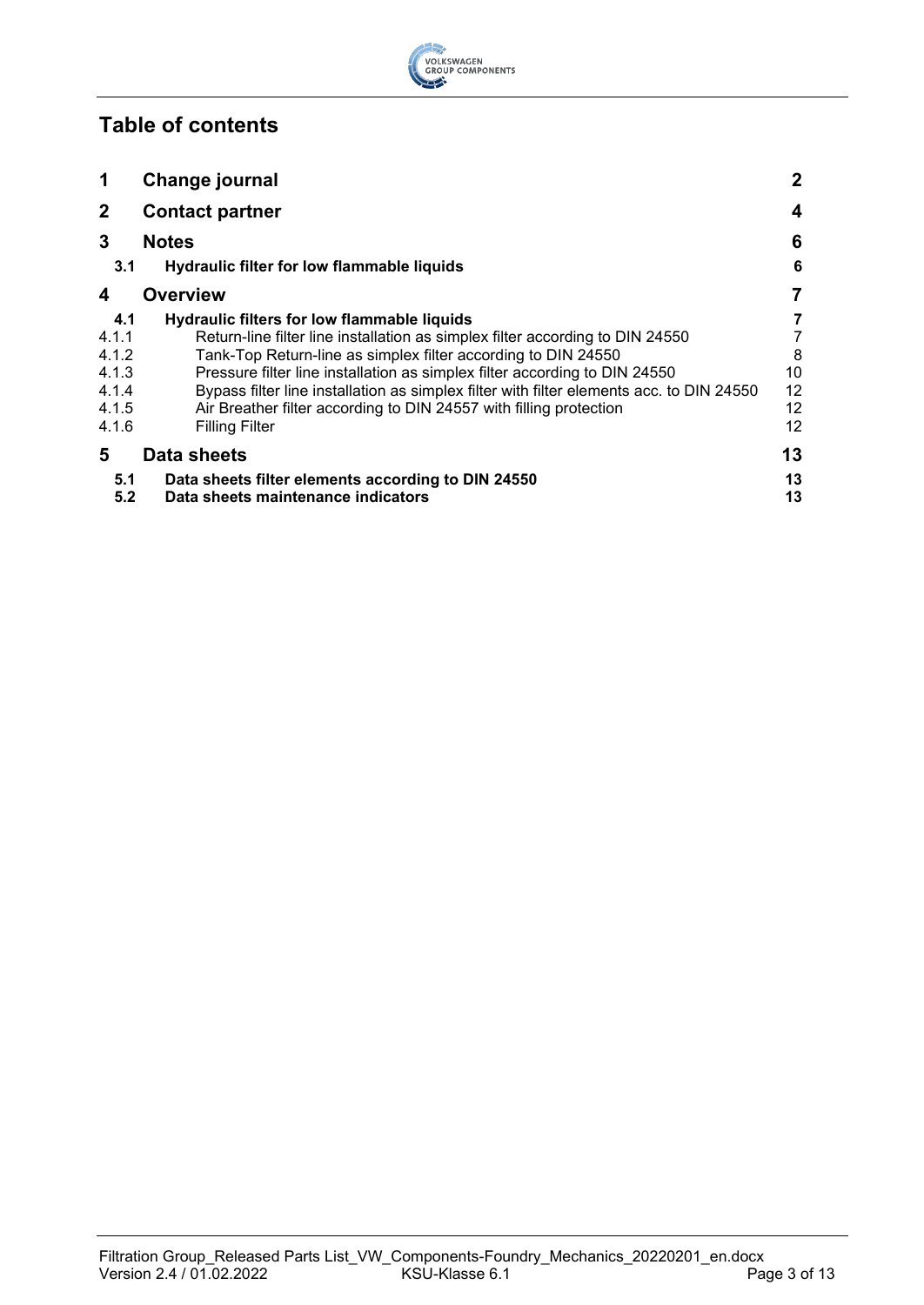

# <span id="page-3-0"></span>**2 Contact partner**

#### **Coordination:**

| <b>Stefan Toelke</b>                 | Flugplatzstraße 26a                       |
|--------------------------------------|-------------------------------------------|
| Vertriebs- und Applikationsingenieur | D-33758 Schloß Holte-Stukenbrock          |
| <b>Filtration Group GmbH</b>         | Phone +49 (0) 5207-9915790                |
|                                      | Fax +49 (0) 5207-9915789                  |
|                                      | E-Mail: stefan.toelke@filtrationgroup.com |

## **Technical service for all locations mentioned in the following:**

| Werner Kübler<br>Kundenservice    | <b>Filtration Group GmbH</b><br>Schleifbachweg 45<br>74613 Öhringen<br>Phone: +49 (0 7941 6466-219<br>Fax: +49 (0) 7941 6466-392<br>Mobil:+49(0)151 19505210<br>E-Mail: industrial.service@filtrationgroup.com |
|-----------------------------------|----------------------------------------------------------------------------------------------------------------------------------------------------------------------------------------------------------------|
| <b>AUDI AG</b>                    | Györ site<br>Ingolstadt site                                                                                                                                                                                   |
| Skoda Auto a.s.                   | Mlada Boleslav site                                                                                                                                                                                            |
| Volkswagen AG                     | Braunschweig site<br>Hannover foundry site<br>Kassel site<br>Salzgitter site<br>Wolfsburg site                                                                                                                 |
| Volkswagen Motor Polska Sp.z.o.o. | Polkowice site                                                                                                                                                                                                 |
| <b>Volkswagen Sachsen GmbH</b>    | Chemnitz site                                                                                                                                                                                                  |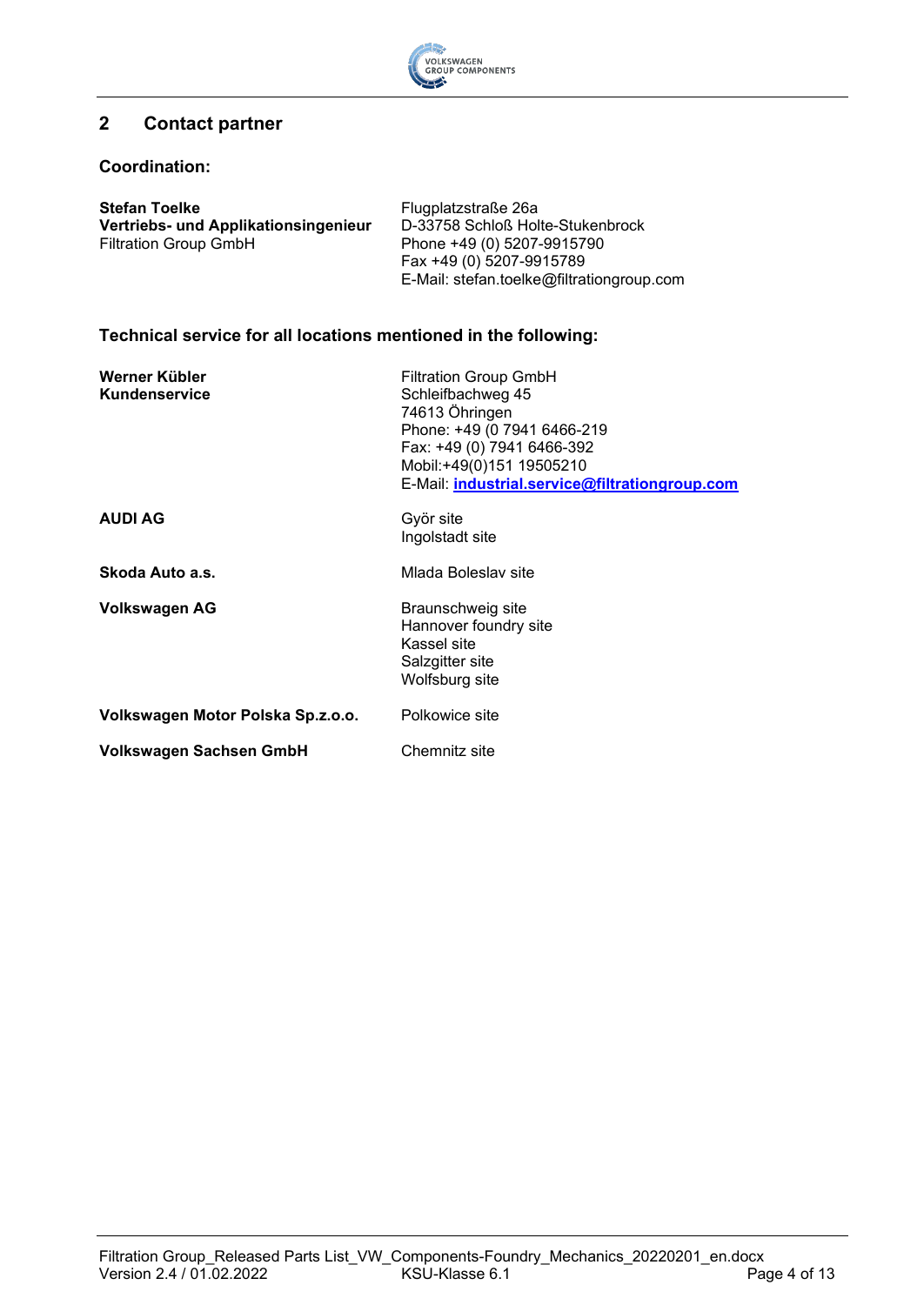

### **Additional commercial service for all locations mentioned in the following:**

**Volkswagen Motor Polska Sp.z.o.o. Polkowice site**

BIBUS MENOS Sp.z.o.o. Biuro Handlowe Krotoszyn ul. Mahle 6 63 700 Krotoszyn Phone: +48 62 72254-26 Fax: +48 62 72254-27 E-Mail: **[mpa@bibusmenos.pl](mailto:mpa@bibusmenos.pl)**

**AUDI AG Györ site**

JANKOVITS HIDRAULIKA Kft Györi Ipari Park – Juharfa u. 20 9027 Györ Phone: +36 96 512060 Fax: +36 96 419537 E-Mail: **[info@jankovitshidraulika.hu](mailto:info@jankovitshidraulika.hu)**

**Skoda Auto a.s. Mlada Boleslav site**

Vladimir Sedivy Filtration Group s.r.o Heydukova 321 38601 Strakonice-Czech Republic Phone: +420 383 372-209 Fax: +420 383 372-932 Mobile : +420 724 259035 E-Mail: **[vladimir.sedivy@cz.filtrationgroup.com](mailto:vladimir.sedivy@cz.filtrationgroup.com)**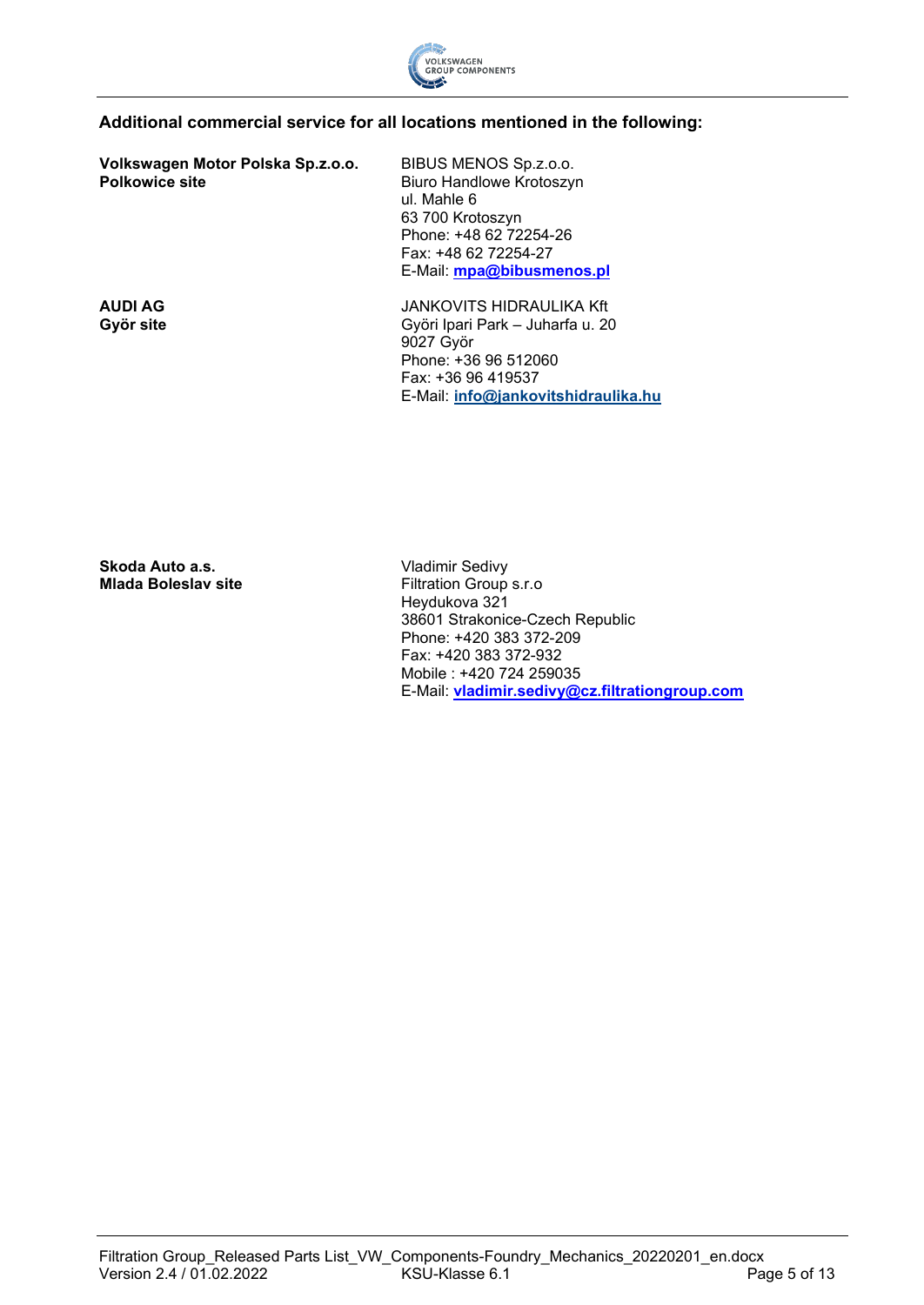

#### <span id="page-5-0"></span>**3 Notes**

The following release list is based on the current edition of the Mechanical Specifications for Component Production of the Volkswagen Group. The respective requirements and restrictions must be complied with.

#### <span id="page-5-1"></span>**3.1 Hydraulic filter for low flammable liquids**

This mechanical approval list for the **foundry productions** of the Volkswagen Corporation includes hydraulic components for systems with pressure fluids of low flammability of the group HFC; e.g. diecasting machines. The requirements for the hydraulic filters for liquids of low flammability conform to the requirements of hydraulic filters for mineral oil-based pressure fluids (see Mechanical Approval List for the Engine, Transmission, Chassis Productions 3.1). Changes to the structural design are noted separately in the text of this document:

#### **Fluid**

A fluid of low flammability of the group HFC is specified:

Petrofer ULTRA-SAFE 620 VW-Kassel with the following physical data:

| Density according to DIN 51757     | at 20 $°C$ :     | 1.05                       |
|------------------------------------|------------------|----------------------------|
| Viscosity according to DIN 51562   | at 20 $°C$ :     | $94 \text{ mm}^2$ /s       |
|                                    | at 40 $°C$ :     | $43 \text{ mm}^2/\text{s}$ |
|                                    | at 50 $°C$ :     | $31 \text{ mm}^2$ /s       |
|                                    |                  |                            |
| Viscosity index:                   | >>150            |                            |
| Flash point according to ISO 2592: | None             |                            |
| Pour point according to ISO 3016:  | -50 $^{\circ}$ C |                            |
| Ash content:                       | 0.05%            |                            |
| Spec. heat:                        | 3.20 KJ/KgK      |                            |
| Thermal conductivity:              | 0.38 W/mK        |                            |

#### **Filter design**

Due to the increased specific weight and the increased dirt removing capability of this fluid, the recommended volume flows in the selection tables for the return filter and the pressure filter for application in foundry machines are reduced by 20%.

This corresponds to a lower initial delta-P.

No reduction of the volume flow is specified for the partial flow.

#### **General design of the filter**

Pressure filters with nominal sizes 250 and 400 according to DIN 24550 must be designed with elements removable to the top. A ventilation option at the highest point and a drain screw is provided on these filter housings.

A non-return valve which may be required to protect the pressure lines from running empty must be provided by the assembly manufacturer.

The service indicators must be provided without integrated cold start suppression. (to be implemented by the system builder via machine control system)

The materials of the filters listed in the following must be resistant to the specified fluid. Seals are made from NBR

In the case of larger oil pendulum volumes in the pressure fluid tank, the number of approved air filters must be adjusted accordingly.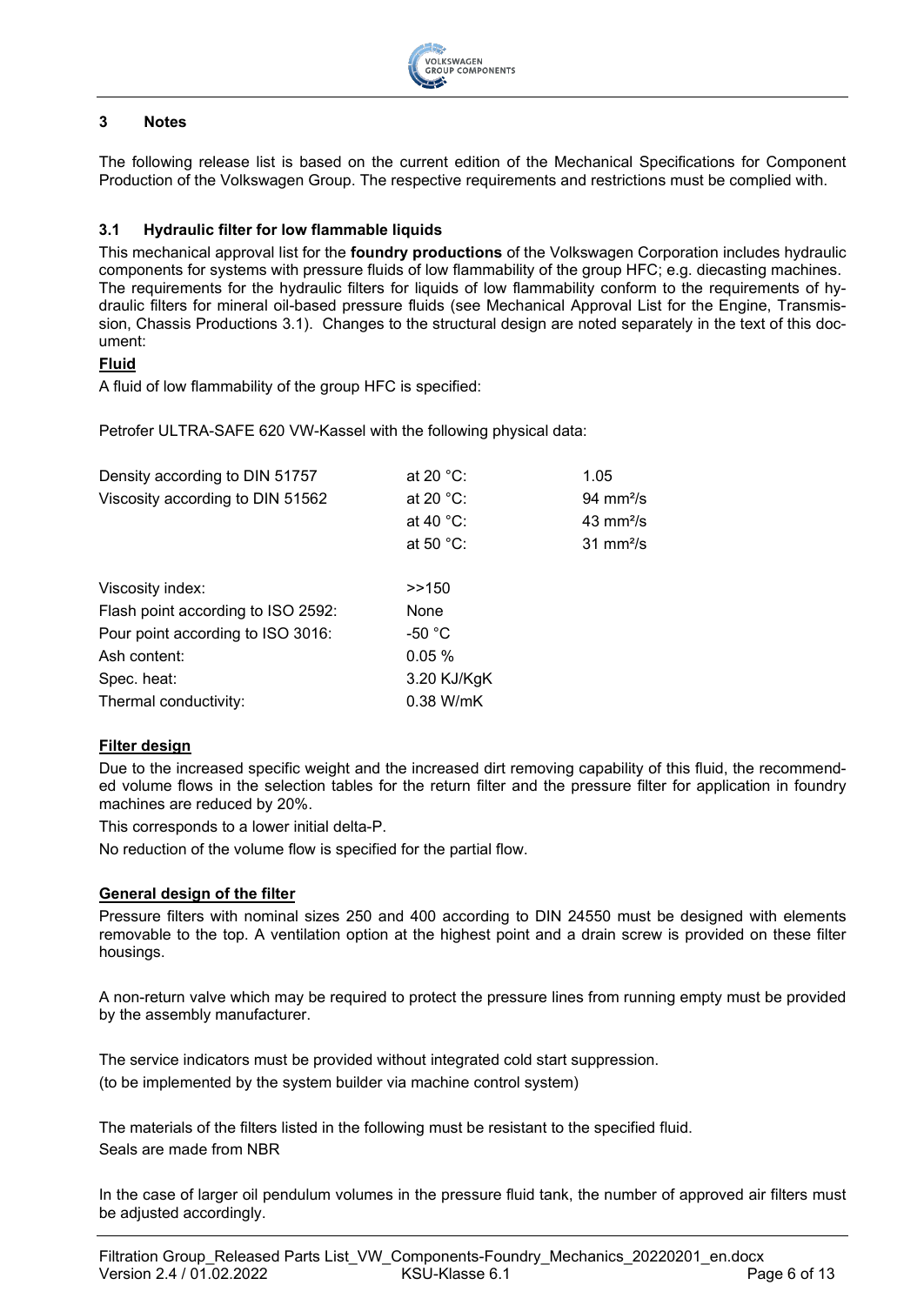

# <span id="page-6-0"></span>**4 Overview**

- <span id="page-6-1"></span>**4.1 Hydraulic filters for low flammable liquids**
- <span id="page-6-2"></span>**4.1.1 Return-line filter line installation as simplex filter according to DIN 24550**
- **Maximum volume flows at 43 mm<sup>2</sup>/s; initial**  $\Delta p$  **of the complete filter in pure** state in bar
- Oil purity according to ISO 4406:1999/purity class 17/15/11  $\rightarrow \beta_{10}$  (c)  $\geq$  200
- Complete filter designation includes visual/electr. maintenance indicator with LEDs, 2 setting points 75/100 % and connector M12x1, seals in NBR

| <b>NG</b> | <b>Recommended</b><br>volume flow | <b>Resistance to</b><br>collapsing<br>$\Delta p$ 20 bar<br>replacement ele-<br>ment | <b>ND</b><br>housing | <b>Complete filter designation</b><br>simplex filter | <b>Document in</b><br><b>Online-Shop</b> |
|-----------|-----------------------------------|-------------------------------------------------------------------------------------|----------------------|------------------------------------------------------|------------------------------------------|
| 100       | 32                                | Pi 23010 DN PS 10                                                                   | 63                   | Pi 20010-058/PiS 3154-2, 2/Pi 23010 DN PS 10         | <b>Pi 2000</b>                           |
|           |                                   | Mat.No. 77925597                                                                    |                      | Mat.No. 70347162                                     | to NG 400                                |
| 160       | 68                                | Pi 23016 DN PS 10                                                                   | 25                   | Pi 20016-058/PiS 3154-2, 2/Pi 23016 DN PS 10         | Pi 2000                                  |
|           |                                   | Mat.No. 77925605                                                                    |                      | Mat.No. 70347163                                     | to NG 400                                |
| 250       | 96                                | Pi 23025 DN PS 10                                                                   | 25                   | Pi 20025-058/PiS 3154-2, 2/Pi 23025 DN PS 10         | Pi 2000                                  |
|           |                                   | Mat.No. 77925613                                                                    |                      | Mat.No. 76332449                                     | to NG 400                                |
| 400       | 108                               | Pi 23040 DN PS 10                                                                   | 25                   | Pi 20040-058/PiS 3154-2, 2/Pi 23040 DN PS 10         | <b>Pi 2000</b>                           |
|           |                                   | Mat.No. 77925621                                                                    |                      | Mat.No. 76938880                                     | to NG 400                                |

- Maximum volume flows at 43 mm²/s; initial Δp of the complete filter in pure state max. 0.4 bar
- Oil purity according to ISO 4406:1999/purity class 14/12/09  $\rightarrow \beta_{5\ (c)} \ge 200$
- The complete filter designation includes the visual/electr. maintenance indicator with LEDs, 2 setting points 75/100 % and connector M12x1

| <b>NG</b> | <b>Recommended</b><br>volume flow | <b>Resistance to</b><br>collapsing<br>$\Delta p$ 20 bar<br>replacement element | <b>ND</b><br>housing | <b>Complete filter designation with M 12x1</b><br>simplex filter | <b>Document in</b><br><b>Online-Shop</b> |
|-----------|-----------------------------------|--------------------------------------------------------------------------------|----------------------|------------------------------------------------------------------|------------------------------------------|
| 100       | 16                                | Pi 21010 DN PS 3                                                               | 63                   | Pi 20010-058/PiS 3154-2, 2/Pi 21010 DN PS 3                      | <b>Pi 2000</b>                           |
|           |                                   | Mat.No. 78227472                                                               |                      | Mat.No. 70347164                                                 | to NG 400                                |
| 160       | 36                                | Pi 21016 DN PS 3                                                               | 25                   | Pi 20016-058/PiS 3154-2, 2/Pi 21016 DN PS 3                      | <b>Pi 2000</b>                           |
|           |                                   | Mat.No. 78261034                                                               |                      | Mat.No. 70347165                                                 | to NG 400                                |
| 250       | 56                                | Pi 21025 DN PS 3                                                               | 25                   | Pi 20025-058/PiS 3154-2,2/Pi 21025 DN PS 3                       | <b>Pi 2000</b>                           |
|           |                                   | Mat.No. 78227514                                                               |                      | Mat.No. 70347167                                                 | to NG 400                                |
| 400       | 68                                | Pi 21040 DN PS 3                                                               | 25                   | Pi 20040-058/PiS 3154-2, 2/Pi 21040 DN PS 3                      | <b>Pi 2000</b>                           |
|           |                                   | Mat.No. 78227522                                                               |                      | Mat.No. 76952931                                                 | to NG 400                                |

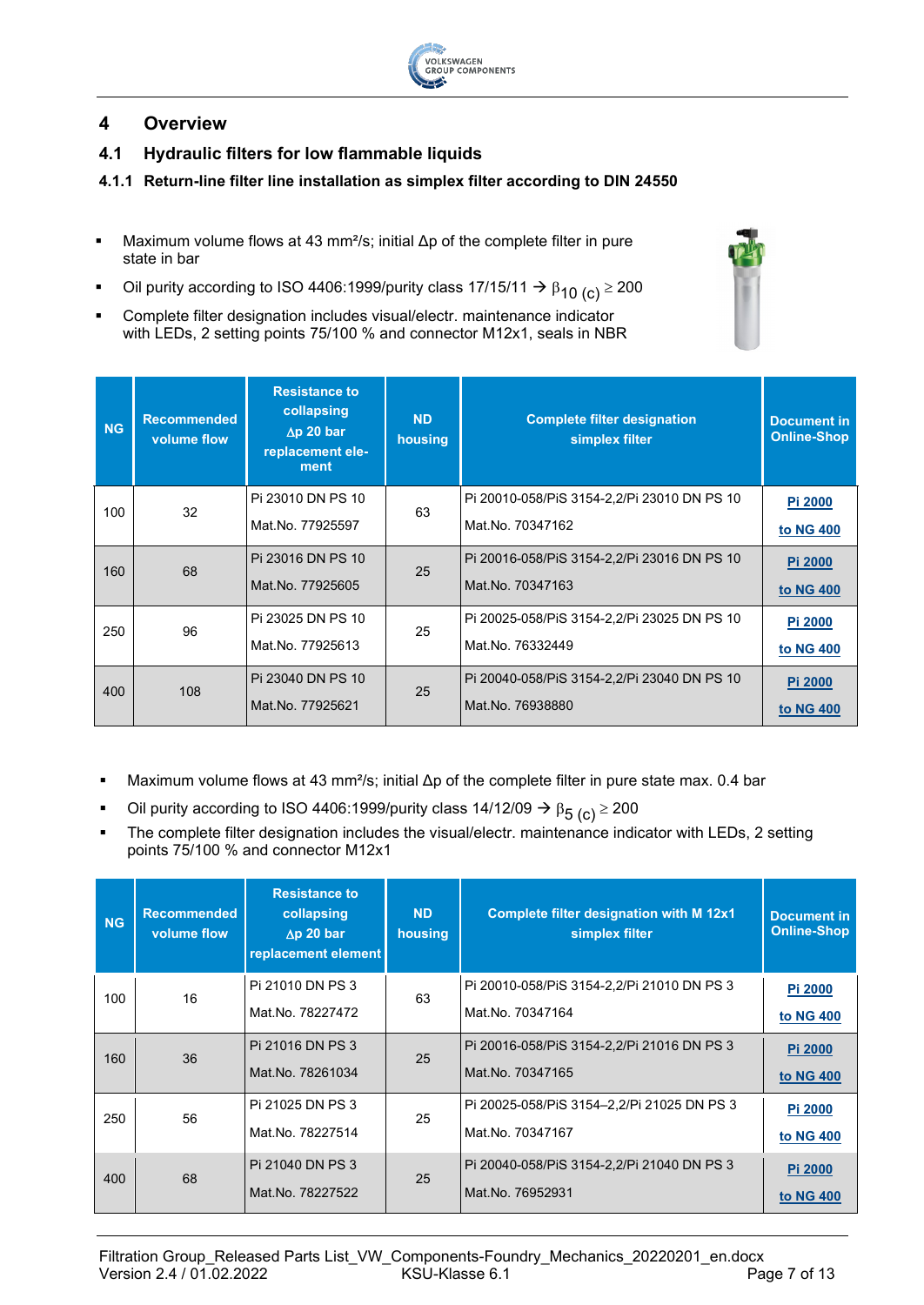

Spare parts list for filters according to 4.1.1:

| <b>Housing type</b><br>designation | <b>Housing</b><br>gasket set NBR | <b>Maintenance indicator</b><br>gasket set NBR | <b>Document in Online-Shop</b> |
|------------------------------------|----------------------------------|------------------------------------------------|--------------------------------|
| Pi 20010                           | Mat.No. 79328485                 | Mat.No. 77760309                               | <b>Pi 2000 to NG 400</b>       |
| Pi 20016 - Pi 20040                | Mat.No. 79357617                 | Mat.No. 77760309                               | <b>Pi 2000 to NG 400</b>       |

**LTFI** 

#### <span id="page-7-0"></span>**4.1.2 Tank-Top Return-line as simplex filter according to DIN 24550**

- Maximum volume flows at 46 mm<sup>2</sup>/s; initial Δp of the complete filter in pure state max. 0,5 bar
- Oil purity according to ISO 4406:1999/purity class 17/15/11  $\rightarrow \beta_{10}$  (c)  $\geq 200$
- **The complete filter designation includes the visual/electr. maintenance indi**cator with LEDs, 2 setting points 75/100 % and connector M12x1

| <b>NG</b> | <b>Recommended</b><br>volume flow | <b>Resistance to</b><br>collapsing $\Delta p$ 20 bar<br>replacement<br>element | <b>ND</b><br>housing | <b>Complete filter designation</b><br>simplex filter                  | <b>Document in</b><br><b>Online-Shop</b> |
|-----------|-----------------------------------|--------------------------------------------------------------------------------|----------------------|-----------------------------------------------------------------------|------------------------------------------|
| 100       | 52                                | Pi 23010 RN PS 10<br>Mat.No. 77924046                                          | 10                   | Pi 50010-058/PiS 3153-2,2/Pi 23010 RN PS 10<br>Mat.No. 72377884       | <b>Pi 5000</b><br>to NG 100              |
| 160       | 92                                | Pi 23016 RN PS 10<br>Mat.No. 77924145                                          | 10                   | Pi 50016-058 HF/PiS 3153-2,2/Pi 23016 RN PS<br>10<br>Mat.No. 72377899 | <b>Pi 5000</b><br>to NG 100              |
| 250       | 128                               | Pi 23025 RN PS 10<br>Mat.No. 77924160                                          | 10                   | Pi 50025-058HF/PiS 3153-2,2/Pi 23025 RN PS<br>10<br>Mat.No. 72377924  | <b>Pi 5000 NG</b><br>160-1000            |
| 400       | 192                               | Pi 23040 RN PS 10<br>Mat.No. 77924186                                          | 10                   | Pi 50040-058HF/PiS 3153-2,2/Pi 23040 RN PS<br>10<br>Mat.No. 72377932  | <b>Pi 5000 NG</b><br>160-1000            |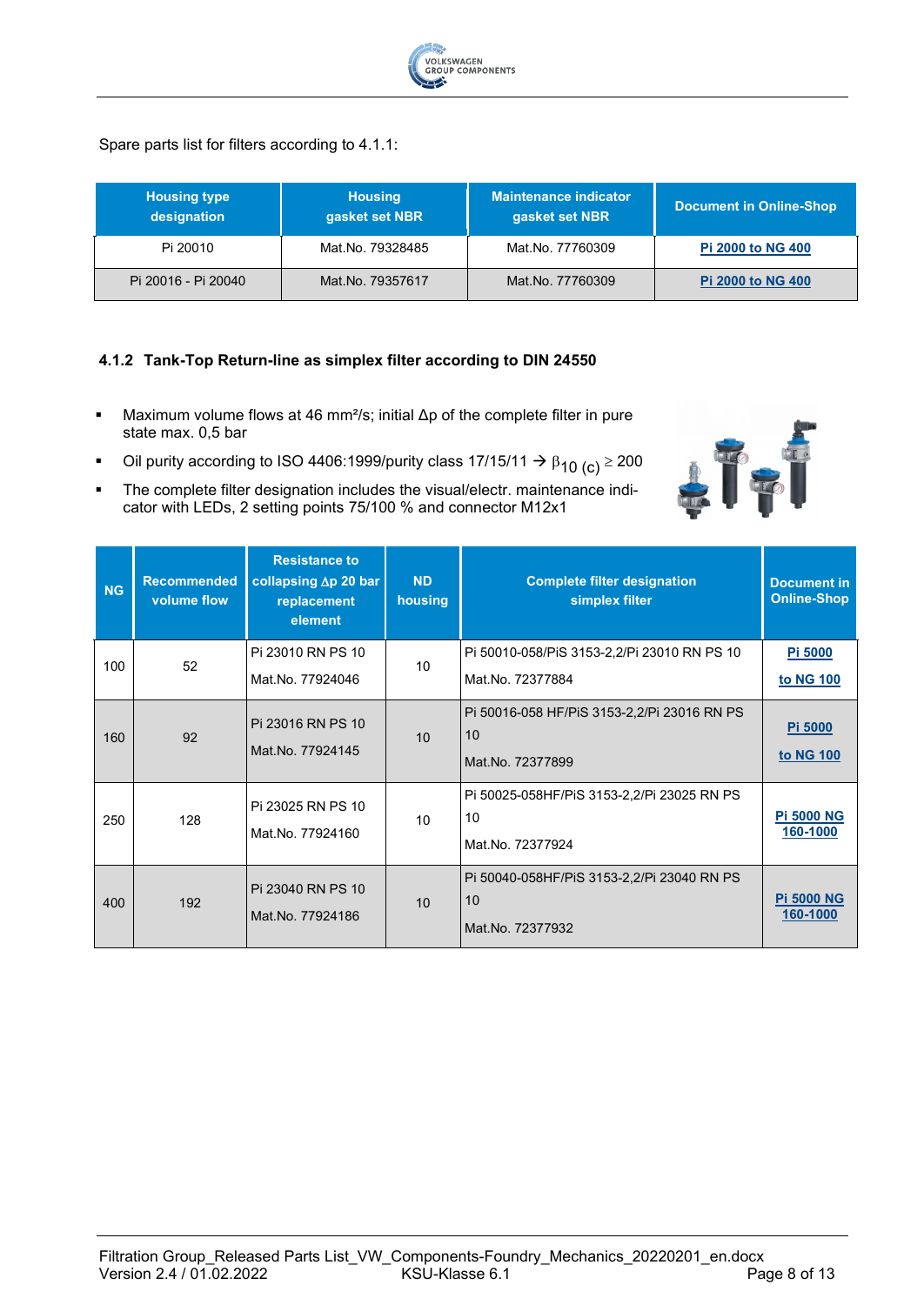

- Maximum volume flows at 43 mm²/s; initial Δp of the complete filter in pure state max. 0.4 bar
- Oil purity according to ISO 4406:1999/purity class 14/12/09  $\rightarrow \beta_{5\ (c)} \ge 200$
- The complete filter designation includes the visual/electr. maintenance indicator with LEDs, 2 setting points 75/100 % and connector M12x1

| <b>NG</b> | <b>Recommended</b><br>volume flow<br>$[$ l/min] | <b>Resistance to</b><br>collapsing<br>$\Delta p$ 20 bar<br>replacement element | <b>ND</b><br>housing | <b>Complete filter designation with M 12x1</b><br>simplex filter | <b>Document in</b><br><b>Online-Shop</b> |
|-----------|-------------------------------------------------|--------------------------------------------------------------------------------|----------------------|------------------------------------------------------------------|------------------------------------------|
| 100       | 32                                              | Pi 21010 RN PS 3                                                               | 10                   | Pi 50010-058/PiS 3153-2, 2/Pi 21010 RN PS 3                      | Pi 5000                                  |
|           | Mat.No. 77924038                                |                                                                                | Mat.No. 72377895     | to NG 100                                                        |                                          |
| 160       | 52                                              | Pi 21016 RN PS 3                                                               | 10                   | Pi 50016-058 HF/PiS 3153-2, 2/Pi 21016 RN PS 3                   | <b>Pi 5000 NG</b>                        |
|           |                                                 | Mat.No. 77924137                                                               |                      | Mat.No. 72377900                                                 | 160-1000                                 |
| 250       | 80                                              | Pi 21025 RN PS 3                                                               | 10                   | Pi 50025-058 HF/PiS 3153-2,2/Pi 21025 RN PS 3                    | <b>Pi 5000 NG</b>                        |
|           |                                                 | Mat.No. 77924152                                                               |                      | Mat.No. 72377927                                                 | 160-1000                                 |
| 400       | 116                                             | Pi 21040 RN PS 3                                                               | 10                   | Pi 50040-058 HF/PiS 3153-2, 2/Pi 21040 RN PS 3                   | <b>Pi 5000 NG</b>                        |
|           |                                                 | Mat.No. 77924178                                                               |                      | Mat.No. 72377933                                                 | 160-1000                                 |

Spare parts list for filters according to 4.1.2:

| <b>Housing type</b><br>designation | <b>Housing</b><br>gasket set | <b>Maintenance indicator</b><br>gasket set | <b>Document in Online-Shop</b> |
|------------------------------------|------------------------------|--------------------------------------------|--------------------------------|
| Pi 50010                           | Mat.No. 77999709             | Mat.No. 78383382                           | Pi 5000<br>to NG 100           |
| Pi 50016 - Pi 50025                | Mat.No. 78227902             | Mat.No. 78383382                           | Pi 5000 NG 160-1000            |
| Pi 50040                           | Mat.No. 77227936             | Mat.No. 78383382                           | Pi 5000 NG 160-1000            |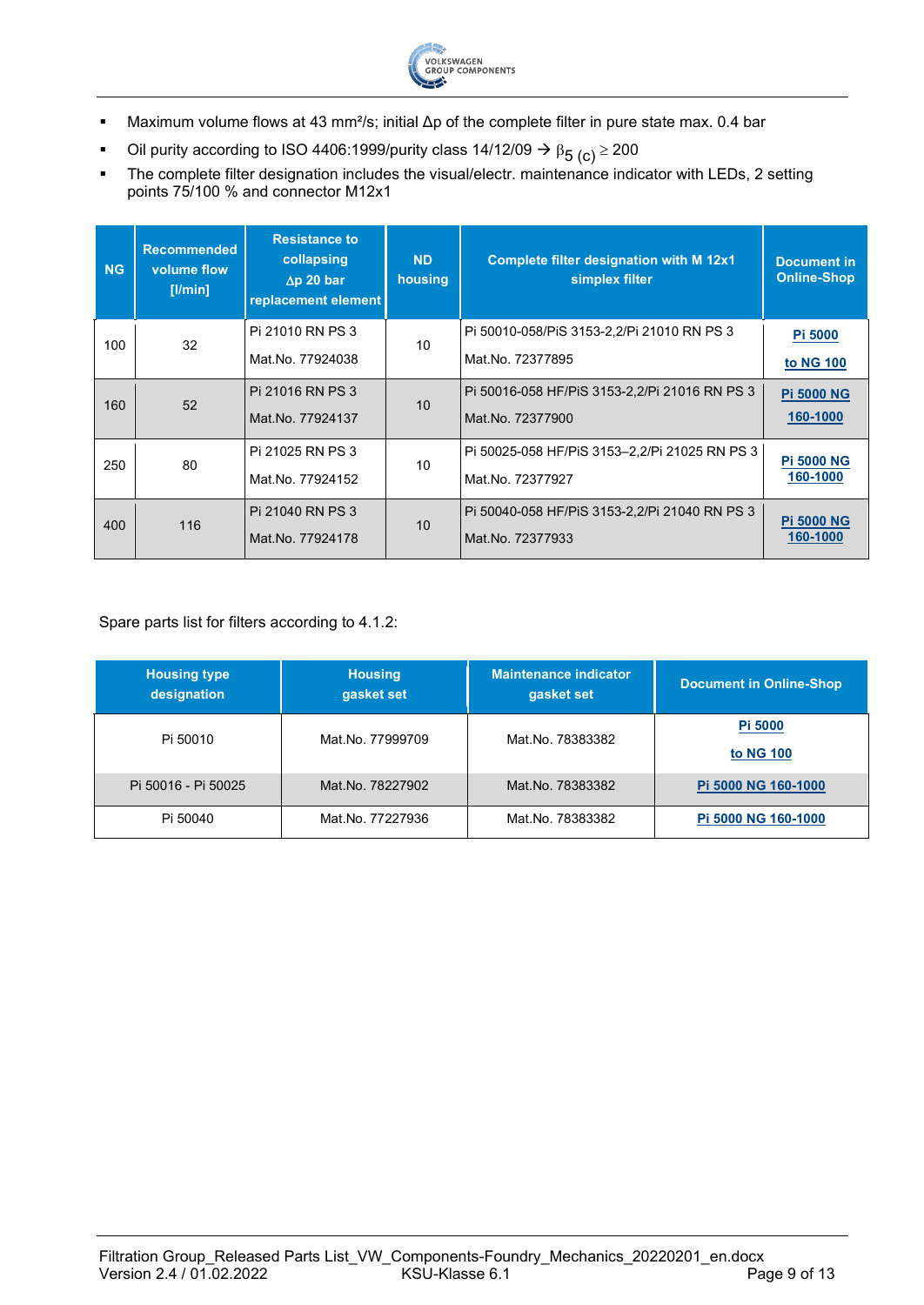

### <span id="page-9-0"></span>**4.1.3 Pressure filter line installation as simplex filter according to DIN 24550**

- Maximum volume flows at 43 mm<sup>2</sup>/s; initial  $\Delta p$  of the complete filter in pure state of 0,8 bar
- Oil purity according to ISO 4406:1999/purity class 17/15/11  $\rightarrow \beta_{10}$  (c)  $\geq 200$
- **The complete filter designation includes the visual/electr.** maintenance indicator with LEDs, 2 setting points 75/100 % and connector M12x1, seals in NBR



| <b>NG</b> | Recommend-<br>ed<br>volume flow<br>[ l/min] | <b>Resistance to</b><br>collapsing<br>$\Delta p$ 210 bar<br>replacement element | <b>ND</b><br>housing | <b>Complete filter designation</b><br>simplex filter | <b>Document in</b><br><b>Online-Shop</b> |
|-----------|---------------------------------------------|---------------------------------------------------------------------------------|----------------------|------------------------------------------------------|------------------------------------------|
| 100       | 44                                          | Pi 73010 DN PS vst 10                                                           | 315                  | Pi 30010-015/PiS 3155-5,0/Pi 73010 DN PS vst 10      | Pi 3000                                  |
|           |                                             | Mat.No. 77925670                                                                |                      | Mat.No. 76333645                                     | to NG 400                                |
| 100       | 44                                          | IPi 73010 DN PS vst 10                                                          | 400                  | Pi 40010-015/PiS 3155-5,0/Pi 73010 DN PS vst 10      | <b>Pi 4000</b>                           |
|           |                                             | Mat.No. 77925670                                                                |                      | Mat.No. 76321723                                     | to NG 400                                |
| 160       | 100                                         | Pi 73016 DN PS vst 10                                                           | 200                  | Pi 30016-015/PiS 3155-5,0/Pi 73016 DN PS vst 10      | Pi 3000                                  |
|           |                                             | Mat.No. 77925688                                                                |                      | Mat.No. 76317259                                     | to NG 400                                |
| 160       | 100                                         | IPi 73016 DN PS vst 10                                                          | 400                  | Pi 40016-015/PiS 3155-5,0/Pi 73016 DN PS vst 10      | <b>Pi 4000</b>                           |
|           |                                             | Mat.No. 77925688                                                                |                      | Mat.No. 70348174                                     | to NG 400                                |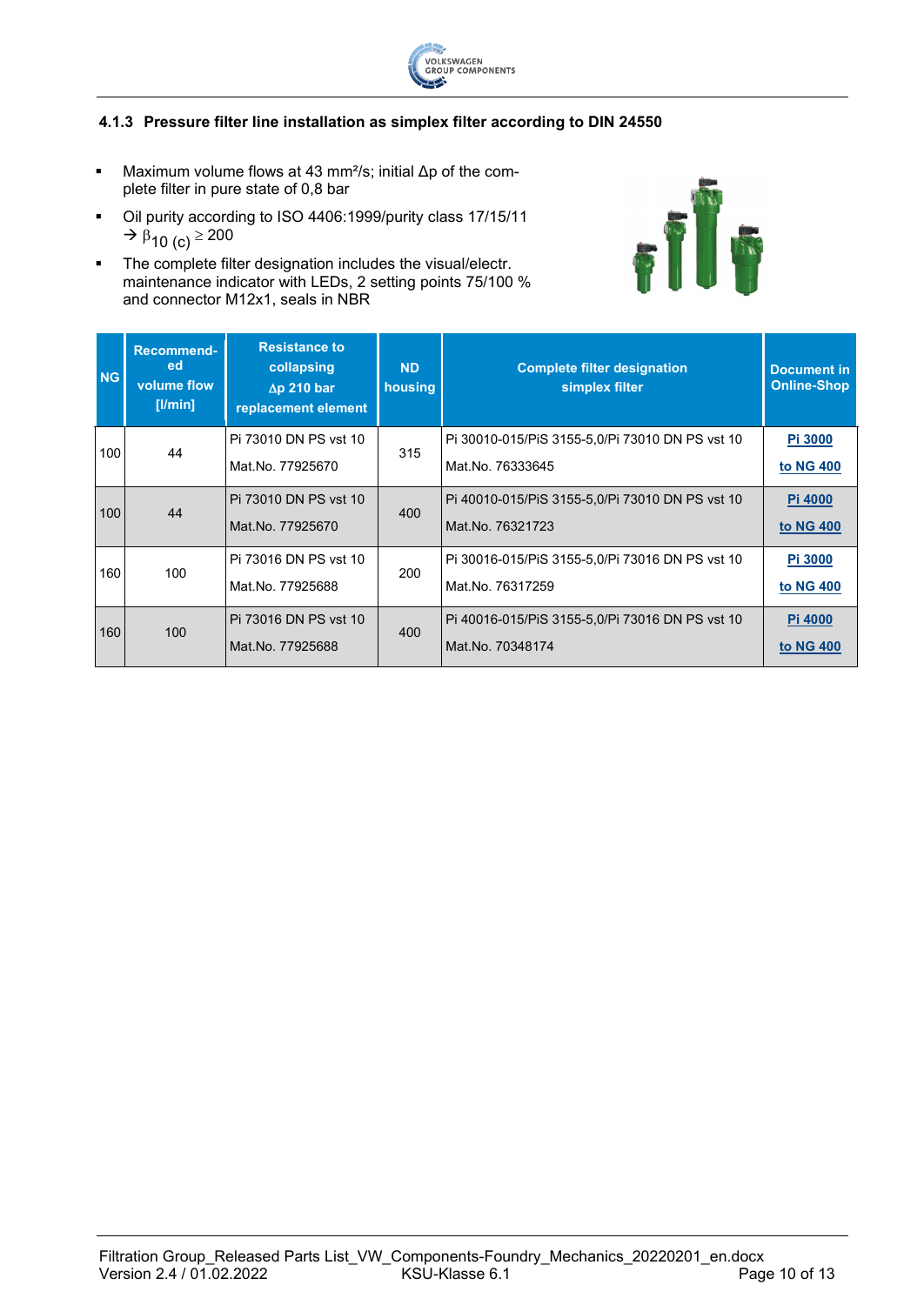

- Maximum volume flows at 43 mm²/s; initial Δp of the complete filter in pure state max 0,8 bar
- Oil purity according to ISO 4406:1999/purity class 14/12/09  $\rightarrow \beta_{5\ (c)} \ge 200$
- The complete filter designation includes the visual/electr. maintenance indicator with LEDs, 2 setting points 75/100 % and connector M12x1

| <b>NG</b> | Recommend-<br>ed.<br>volume flow<br>[ l min] | <b>Resistance to</b><br>collapsing<br>$\Delta p$ 210 bar<br>replacement element | <b>ND</b><br>housing | <b>Complete filter designation</b><br>simplex filter | <b>Document in</b><br><b>Online-Shop</b> |
|-----------|----------------------------------------------|---------------------------------------------------------------------------------|----------------------|------------------------------------------------------|------------------------------------------|
| 100       | 28                                           | Pi 71010 DN PS vst 3                                                            | 315                  | Pi 30010-015/PiS 3155-5,0/Pi 71010 DN PS vst 3       | Pi 3000                                  |
|           |                                              | Mat.No. 78227480                                                                |                      | Mat.No. 70348167                                     | to NG 400                                |
| 100       | 28                                           | Pi 71010 DN PS vst 3                                                            | 400                  | Pi 40010-015/PiS 3155-5,0/Pi 71010 DN PS vst 3       | <b>Pi 4000</b>                           |
|           |                                              | Mat.No. 78227480                                                                |                      | Mat.No. 70348176                                     | to NG 400                                |
| 160       | 56                                           | Pi 71016 DN PS vst 3                                                            | 200                  | Pi 30016-015/PiS 3155-5,0/Pi 71016 DN PS vst 3       | Pi 3000                                  |
|           |                                              | Mat.No. 77940638                                                                |                      | Mat.No. 70348170                                     | to NG 400                                |
| 160       | 56                                           | Pi 71016 DN PS vst 3                                                            | 400                  | Pi 40016-015/PiS 3155-5,0/Pi 71016 DN PS vst 3       | Pi 4000                                  |
|           |                                              | Mat.No. 77940638                                                                |                      | Mat.No. 70348177                                     | to NG 400                                |

Spare parts list for filters according to 4.2.2:

| <b>Housing type</b><br>designation | <b>Housing</b><br>gasket set NBR | <b>Maintenance indicator</b><br>gasket set NBR | <b>Document in Online-Shop</b> |
|------------------------------------|----------------------------------|------------------------------------------------|--------------------------------|
| Pi 30010                           | Mat.No. 78383747                 | Mat.No. 77760275                               | <b>Pi 3000 to NG 400</b>       |
| Pi 30016                           | Mat.No. 78383770                 | Mat.No. 77760275                               | <b>Pi 3000 to NG 400</b>       |
| Pi 40010                           | Mat.No. 78383804                 | Mat.No. 77760275                               | <b>Pi 4000 to NG 400</b>       |
| Pi 40016                           | Mat.No. 78383838                 | Mat.No. 77760275                               | <b>Pi 4000 to NG 400</b>       |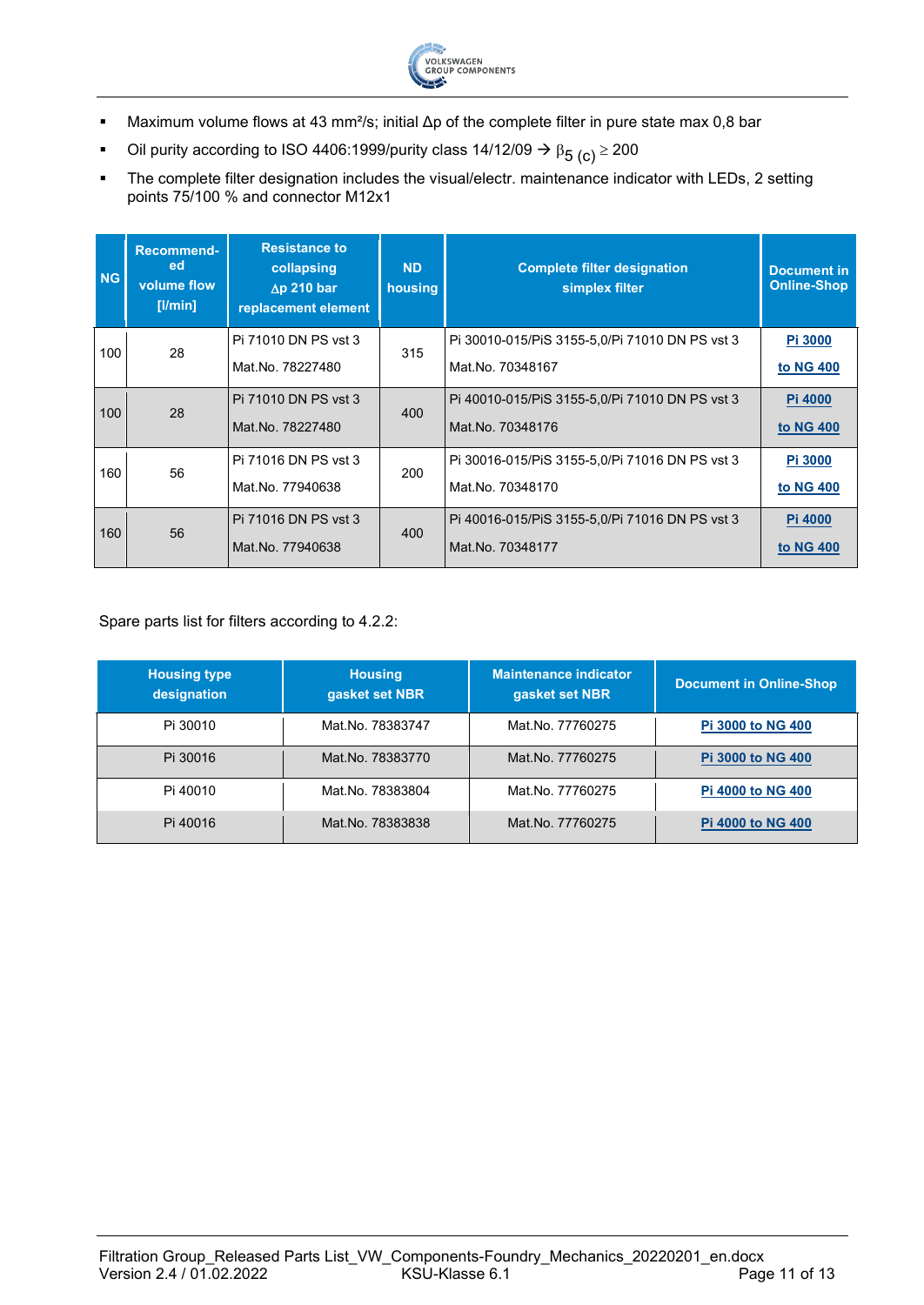

#### <span id="page-11-0"></span>**4.1.4 Bypass filter line installation as simplex filter with filter elements acc. to DIN 24550**

Design as bypass filters for hydraulic fluids on the basis of mineral oil See: Filtration Group\_Released Parts List\_VW\_Components\_Mechanics\_20220201\_en (4.1.6)

#### <span id="page-11-1"></span>**4.1.5 Air Breather filter according to DIN 24557 with filling protection**

Design as breather filters for hydraulic fluids on the basis of mineral oil See: Filtration Group\_Released Parts List\_VW\_Components\_Mechanics\_20220201\_en (4.1.7)

#### <span id="page-11-2"></span>**4.1.6 Filling Filter**

Design as filling filters for hydraulic fluids on the basis of mineral oil See: Filtration Group\_Released Parts List\_VW\_Components\_Mechanics\_20220201\_en (4.1.8)